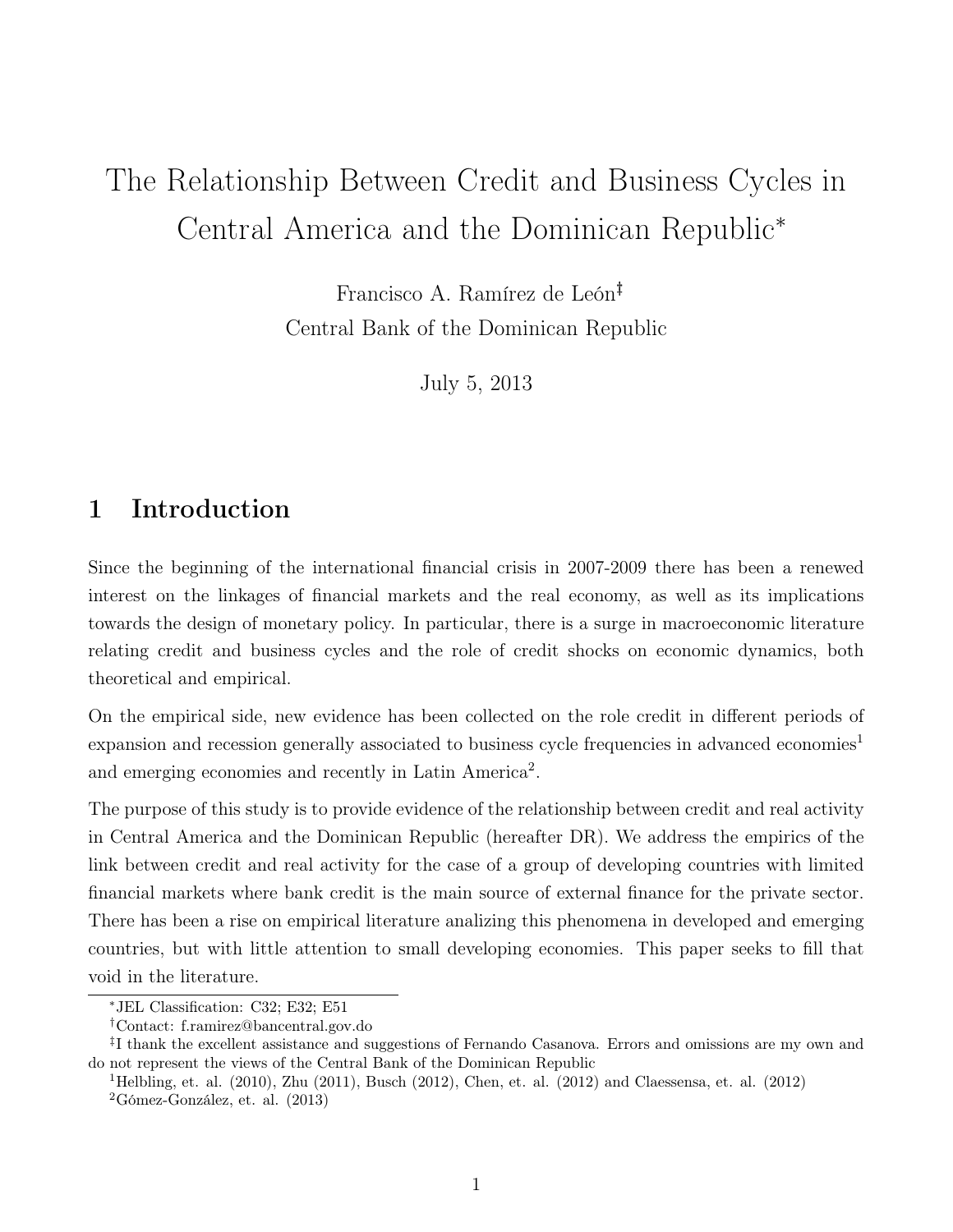To reach that goal, we compile information credit directed to the private sector and the aggregate economic activity for Costa Rica, El Salvador, Honduras, Guatemala, Nicaragua and the DR. The data is analyzed using simple statistical tools to identify stylized facts on the credit-activity relationship. First, we rely on cross correlations and Granger causality tests to learn about the statistical relationship between these time series and how the facts fit with conventional theories of credit-ouput linkages. In a second stage, spectral analysis decomposition techniques are used to explore the link between credit and activity in different frequencies. That is, we estimate and classify by the order of importance the type of cycles that best characterize each time series and inquire on which frequency the relationship is verified. This is relevant because, according to macroeconomic theory, credit has an important role on real fluctuations at business cycles frequencies (Kiyotaky and Moore, 1997; Bernanke, Gertler and Gilchrist, 1999; among others), meaning that credit and economic activity data must show a high level of covariance in these frequencies.

In terms of the results, the study has mixed findings for the countries under analysis. First, we find a positive relationship between credit and real activity in frequencies associated to business cycles (that is, cycles between 1.5 and 8 years) for all countries. Second, the credit and economic relationship in cycles lasting 10 or more years seems relevant in Costa Rica and the DR. Third, there is evidence suggesting that credit precedes economic activity at business cycles frequencies in Costa Rica, El Salvador, Honduras, Nicaragua and the DR. Excluding Nicaragua, this pattern is observed also in cycles over 8 years for mentioned economies. In case of Guatemala there is no evidence of statistical precedence of credit to economic activity.

The rest of the document is organized as follows. Section 2 resumes the main theories of credit cycles and its implications for real economic activity, it also discusses the related empirical literature. Section 3 provides a description of data and the empirical analysis. Section 4 states concluding remarks.

# 2 Literature Review

### 2.1 Theory

The research interest on the role of credit cycles on economic fluctuations is long-standing. Different theories compete on what kind of relationship exists and if credit plays a passive or active role in the generation of real cycles. For example, Hayek (1929) stated that recessions are the result of credit cycles. A credit boom reduces interest rates and increases investment relative to savings. The increase in aggregate demand, given the higher levels of consumption and investment pushes up consumer prices, making consumer goods more profitable than producer goods, and in consequence, shifts investment from producer goods to consumer goods, and eventually leading to recession.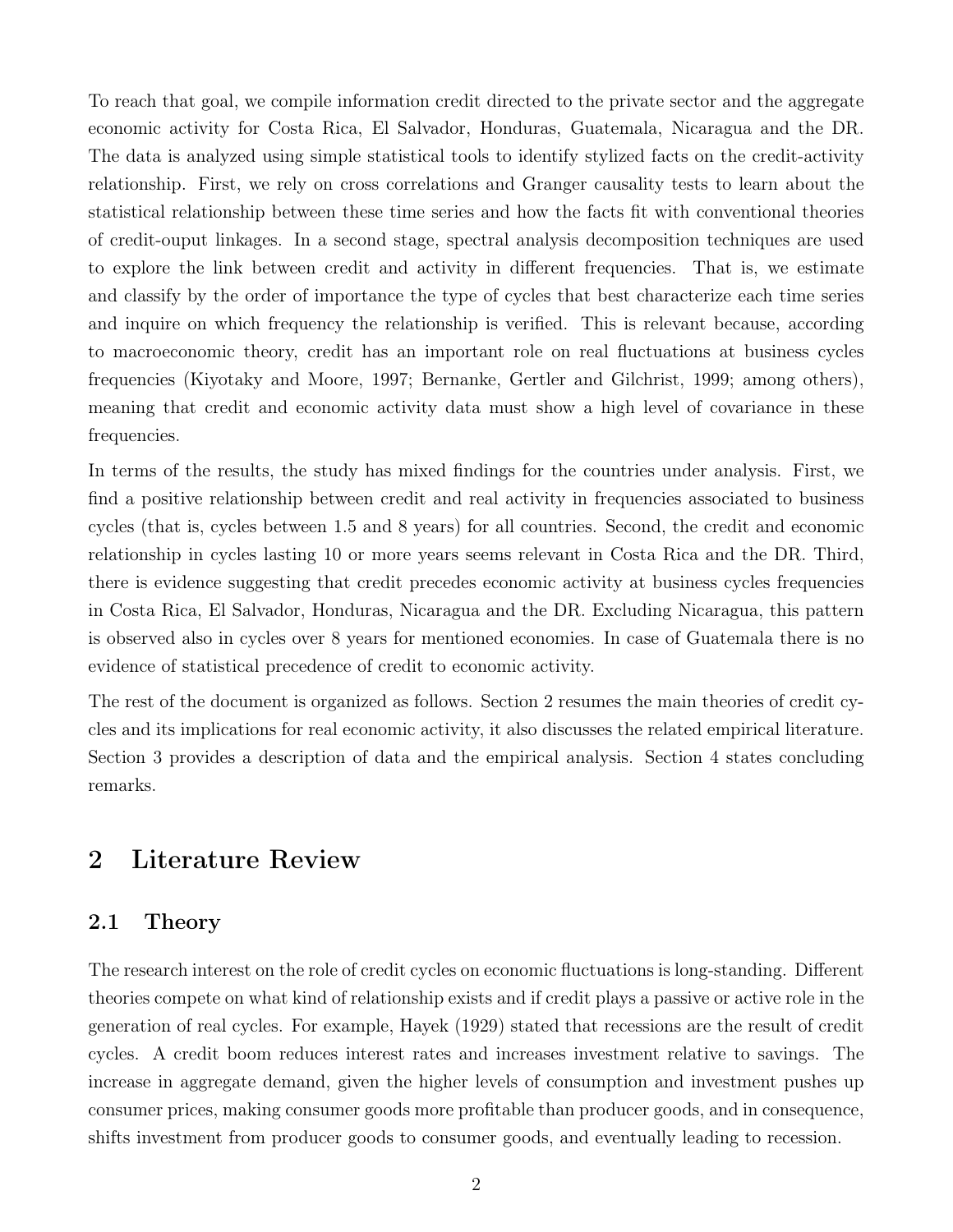Another author who places credit in the core of economic fluctuations is Minsky (1982). He has a theory associated with large business cycles (more than 5 years) and relates financial innovation to periods of steady growth that encourage risk taking. In other words, changes in financial markets are responsible for the economic conditions in the medium term. The mechanism implies that an overheating economy will induce a tightening of monetary policy and will eventually cause a recession.

Recent research highlights the relevance of the linkages between credit and assets prices. Brunner and Meztler (1990) incorporate the credit market to the ISLM model, and show that credit and asset price shocks are relevant sources of business cycle fluctuations.

Contemporary macroeconomic theories of credit address the relationship between financial markets and the real economy at business cycle frequencies, highlighting market imperfections such as asymmetric information between agents as well as other financial frictions. According to this approach, the credit market play the role of a propagation mechanism of business cycles when the economy is affected by shocks (Kiyotaki,1998; Kocherlakota, 2000). In other words, in this literature the credit and financial markets have a peripherally role that, given financial frictions, they are amplifying mechanisms of macroeconomic fluctuations. The most popular mechanism of this type is the financial accelerator developed by Bernanke, Gertler and Gilchrist (1999) who establish that, due to imperfect information in credit markets, fluctuations in asset prices affect agent´s net worth and therefore influences on its borrowing, investing and consuming capacities, bringing more volatility to the economy. This mechanism has been applied to open economies and emerging markets by Cespedes, Chang and Velasco (2004) and Caballero and Krishnamurthy (1998).

### 2.2 Empirical literature

Recent empirical literature on the relationship between credit and economic activity focuses on the role and weight that financial shocks have played on the Great Recession for developed countries, their importance explaining global business cycles and lessons from emerging markets experience dealing with real effects from financial crisis.

For the G-7 economies Helbling et. al. (2010) analyze the role of credit shocks on global business cycles. Using a VAR methodology they conclude that in business cycle frequencies credit has as much of an impact as productivity in explaining economic activity for this specific group of economies, that put together, account for almost 40% of the global economy.

Claessensa, Kose and Terrones (2012) study in detail the interaction between business and financial cycles using a database of 44 countries for a period that spans 50 years. They enumerate several interesting findings about recessions. First, financial cycles are often more pronounced than business cycles, with deeper and more intense downturns than recessions. Second, recessions accompanied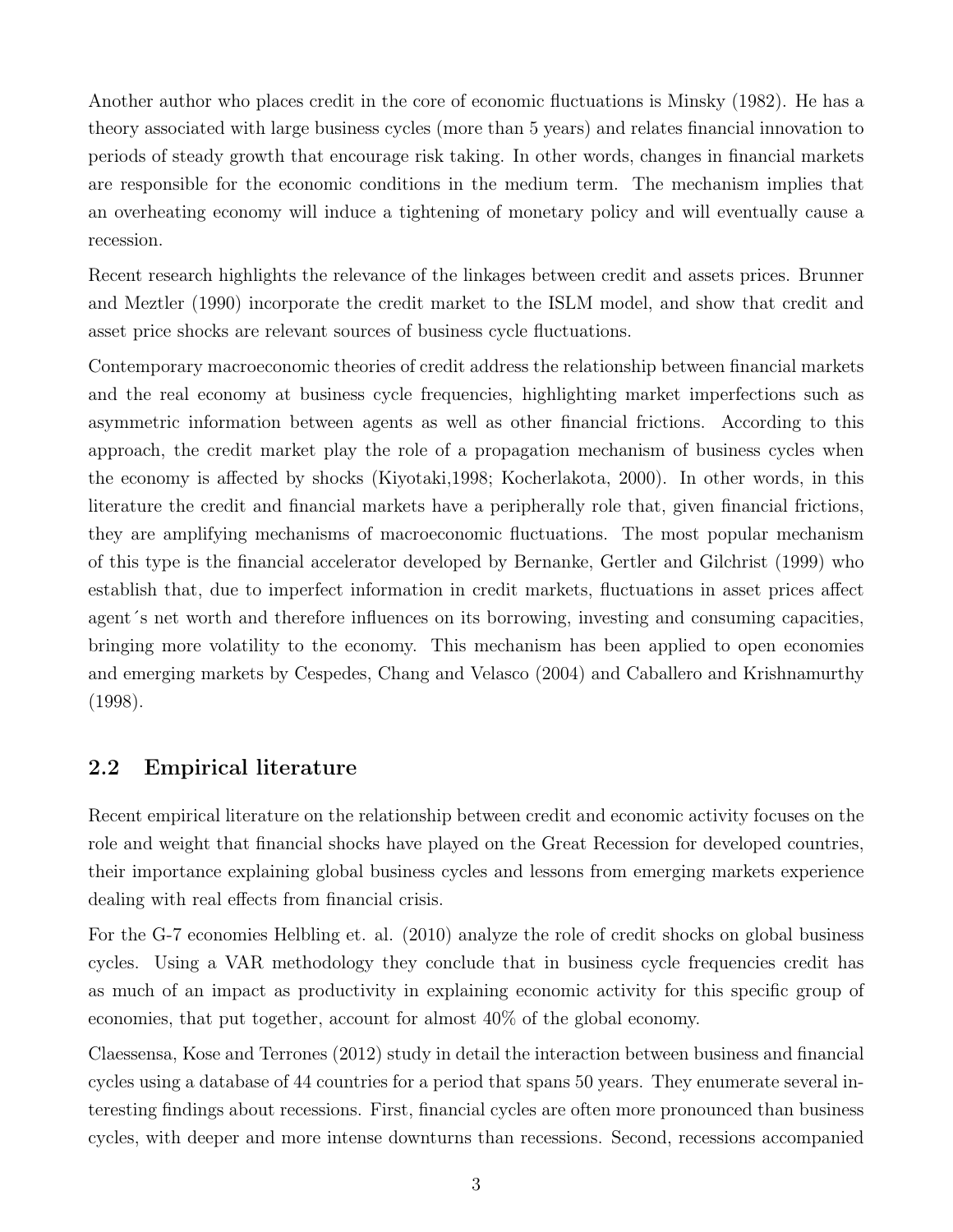with financial disruptions tend to be longer and deeper than other recessions. In particular, recessions associated with house price busts last significantly longer than recessions without such disruptions, especifically by some  $1\frac{1}{2}$  quarters on average. Third, recessions with credit crunches and house price busts result in significantly larger drops in output and correspondingly greater cumulative output losses (more than 4 percentage points in case of house price busts) relative to those without such episodes. Recessions accompanied with equity busts are also associated with significantly larger output declines than recessions without the busts, although the typical cumulative loss in such a recession is somewhat smaller than in those recessions accompanied with a credit crunch or a house price bust.

Similar to how financial disruptions are associated with longer and deeper recessions, so are recoveries associated with credit or house price booms shorter and associated with stronger output growth. The speed of recovery is also faster for those episodes associated with financial booms. Recoveries with financial booms are not necessarily accompanied with rapid growth on financial variables, reflecting the persistance of financial downturns during recoveries. These results indicate that changes in asset prices tend to play a critical role in determining the duration and the cost of recessions as well as on the strength of recoveries.

The study of credit-output relationship distinguishing types of frequency cycles has been explored for the US and Euro area economies. Chen, et. al (2012) use a multivariate unobserved components model with phase shifts to analyze the interactions of financial variables and output. They find that both longer-run and business output cycles are correlated with assets prices, interest rates and credit. However, Zhu (2011), using time and frequency-domain methods, examines the credit–output link and concludes that the cyclical relationship between the two variables is weak in the United States, relatively weak in Japan, and strong in the Euro Area. For Latin America, Reyes et. al. (2013) analyze the problem of interest and find that credit and activity cycles with duration between 1.25 to less 8 years are more volatile than medium size cycles (8 to 20 years) in Colombia, Chile and Peru. In terms of causation, they document that credit precedes activity, being negative in the case of short term cycles and positive in medium term GDP fluctuations.

# 3 Data and Empirical Analysis

### 3.1 Data

This study uses monthly data on loans to the private sector by the banking system as a measure of aggregate credit, and uses production and economic activity indexes as an indicator of GDP or real economic activity. Data sources include the central banks of Central America and the DR as well as the macroeconomic database of the Monetary Council of Central America (CMCA, for its acronym in spanish).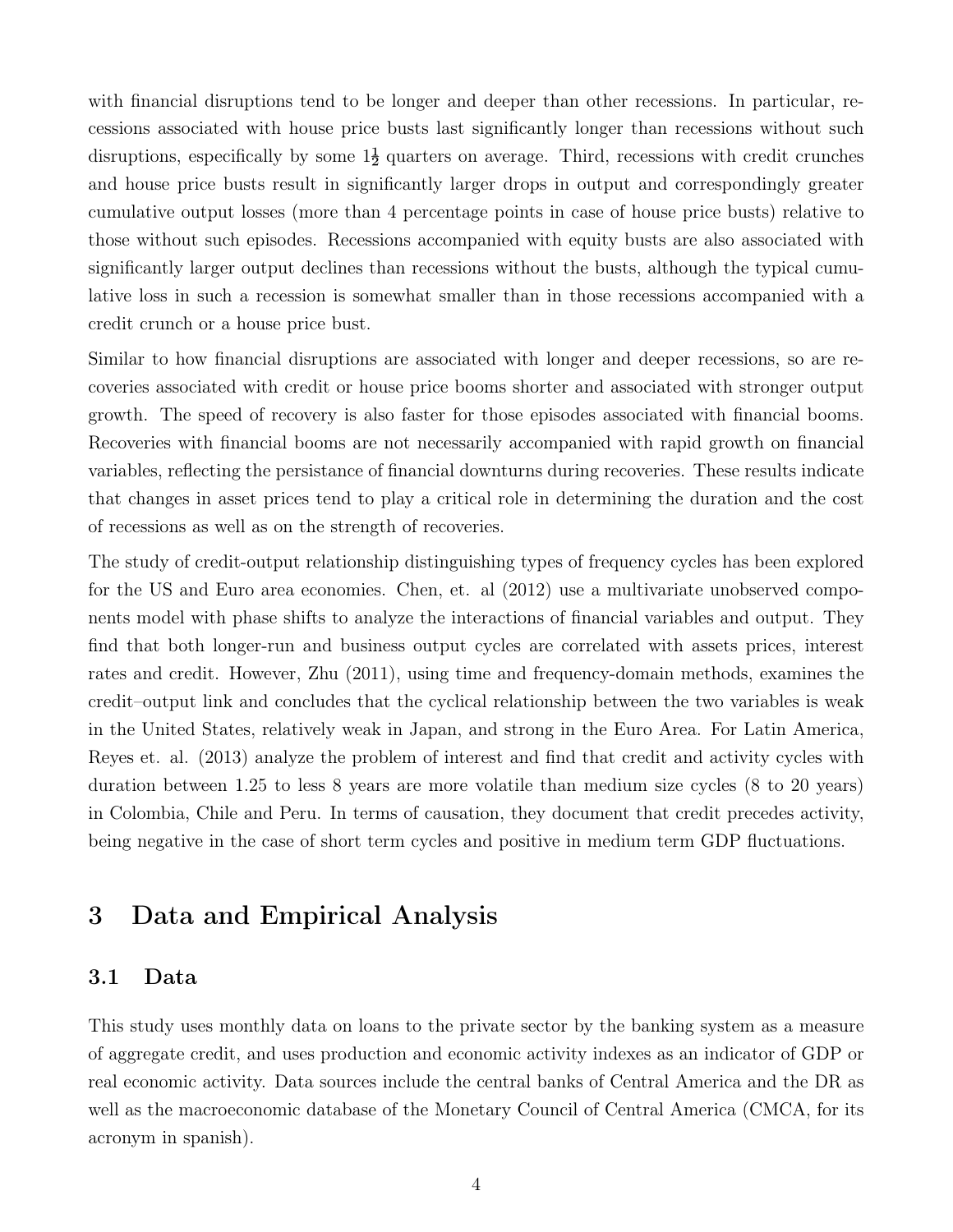The choice of these datasets is based on two reasons. First, since the financial sector in these countries is basically the banking system, and there is no data available on internal finance or corporate bond markets, the analysis restricts the definition of credit solely to loans to the private sector. Second, monthly data is used because GDP time series in some of the countries are not available with enough observations (Nicaragua) or exist only on an annual basis (Honduras); but for each of these countries there is a monthly measure of production or economic activity that we use for convenience. However, despite our gains from using this data, the sample sizes are not the same for all countries.

Finally, all series are seasonally adjusted and deflated by the CPI of each country. Figure 1 displays the evolution of logs of real private sector loans and real economic activity.The first prominent feature is the substantial co-variation between real loans and economic activity for all countries despite the differences in variability around trend behavior. Except for the DR and Nicaragua, where loan series show sharp trend movements relative to real activity, all other countries show a loan trend behavior similar to the trend of the real activity.

Table 1 analyzes more closely the statistic regularities between both series. It provides some statistics for the series of annual growth of real loans and economic activity indexes.

Overall, real loans tend to grow at higher average annual rates and displays more volatility than economic activity, with the exception of El Salvador. Real loans grow at rates that double the growth of economic activity in Costa Rica, Guatemala and the Dominican Republic, nearly 1.3 times in the case of Honduras, and they are relatively equivalent in Nicaragua and El Salvador.

| Table 1. Descriptive Statistics (Alliluat Growth Kates) |                          |           |           |           |           |           |           |  |  |
|---------------------------------------------------------|--------------------------|-----------|-----------|-----------|-----------|-----------|-----------|--|--|
| Country                                                 |                          | CR        | ES        | HN        | GТ        | NI        | DR        |  |  |
| Ec.Act. Index                                           | Average                  | 4.7%      | 1.3%      | $5.2\%$   | $3.3\%$   | $3.2\%$   | $5.9\%$   |  |  |
|                                                         | $\overline{\text{S.D.}}$ | 3.8%      | $4.3\%$   | $4.4\%$   | $3.1\%$   | $4.4\%$   | $3.9\%$   |  |  |
|                                                         |                          |           |           |           |           |           |           |  |  |
| Real Loans                                              | Average                  | $9.7\%$   | $1.0\%$   | $6.9\%$   | $7.1\%$   | $3.5\%$   | $9.2\%$   |  |  |
|                                                         | S.D.                     | $10.5\%$  | $3.7\%$   | $7.8\%$   | $6.5\%$   | $10.1\%$  | 14.7%     |  |  |
| Sample                                                  |                          | Jan. 1992 | Dec. 2002 | Dec. 2002 | Jan. 1996 | Jan. 2007 | Jan. 1992 |  |  |
|                                                         |                          | Dec. 2012 | Dec. 2012 | Dec. 2012 | Dec. 2012 | Dec. 2012 | Dec. 2012 |  |  |

Table 1: Descriptive Statistics (Annual Growth Rates)

CR: Costa Rica; ES: El Salvador; HN: Honduras; GT: Guatemala;NI: Nicaragua; DR: Dominican Republic

When we examine a common sample, 2007 -2012, the period including the international financial turmoil, excluding Guatemala and the DR, there are no substantial changes in the behavior of observed series. In the case of Guatemala, real loans become more volatile relative to activity and the DR shows the opposite behavior.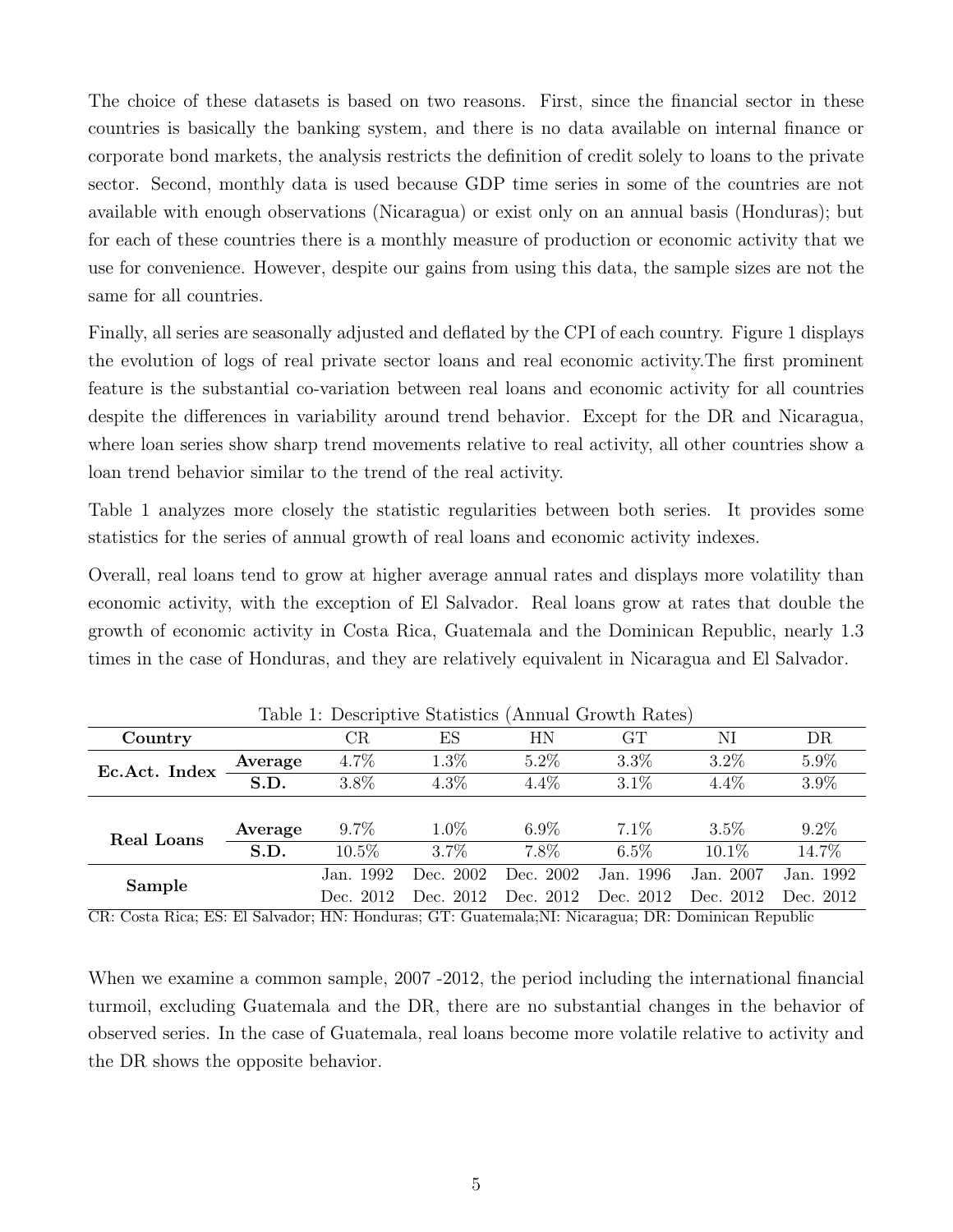### 3.2 Empirical Analysis

#### 3.2.1 Cross Correlation in the time domain

In this section we analize the relationship between real loans and economic activity using cross correlation analysis. Cross correlation is a common tool of empirical analysis in macroeconomics, and consists of estimating the correlation coefficients of an X variable with leads and lags of a Y variable. That is, the sample cross correlation coefficient of order k between X and Y is:

$$
\rho(k) = \frac{\gamma_{xy}(k)}{\sqrt{\gamma_{xx}(0)}\sqrt{\gamma_{yy}(0)}}
$$
\n(1)

$$
\gamma_{xy}(k) = \begin{cases}\n\sum_{t=1}^{T-k} & ((x_t - \bar{x})(y_{t+k} - \bar{y}))/T \quad k = 0, 1, 2, \dots \\
\sum_{t=1}^{T+k} & ((y_t - \bar{y})(x_{t-k} - \bar{x}))/T \quad k = 0, -1, -2, \dots\n\end{cases}
$$
\n(2)

Where  $\gamma_{xy}(k)$  is the cross covariance between X and Y, and  $\gamma_{xx}(0)$  ( $\gamma_{yy}(0)$ ) is the variance of X  $(Y).$ 

If the coefficient of cross correlation is positive, it is said that X and Y are procyclical, and if it is negative they are countercyclical. Also, if the large correlation is observed with the k-th lag of X, that is  $corr(x_{t-k}, y_t)$ , then it is said that X leads Y, or that the past values of X give information of present values of Y. On the other hand, if the maximum correlation is verified with the k-th lead of X, we conclude that X lags Y.

The computation of cross correlation coefficients assumes that the series are stationary, so we compute the coefficients using the annual rates of growth of real loans and economic activity. In addition, we report the results when the cross correlations are computed using Hodrick-Prescott filtered series. Table 2. shows the results for each country specifying how sample sizes varies between them.

| Table 2. Cross Correlations                                                      |                    |                    |                     |  |  |  |  |  |
|----------------------------------------------------------------------------------|--------------------|--------------------|---------------------|--|--|--|--|--|
| Maximum Correlation (number of months leading $(+)$ of lagging $(-)$ real loans) |                    |                    |                     |  |  |  |  |  |
| Country                                                                          | <b>Growth Rate</b> | <b>HP</b> Filtered | Sample              |  |  |  |  |  |
| Costa Rica                                                                       | $0.33(+11)$        | $0.31(-3)$         | Jan 1992 - Dec 2012 |  |  |  |  |  |
| El Salvador                                                                      | $0.56(+5)$         | $0.39(+5)$         | Dec 2002 - Dec 2012 |  |  |  |  |  |
| Honduras                                                                         | $0.52(+2)$         | $0.36(+5)$         | Dec 2002 - Dec 2012 |  |  |  |  |  |
| Guatemala                                                                        | 0.26(0)            | 0.17(0)            | Jan 1996 - Dec 2012 |  |  |  |  |  |
| Nicaragua                                                                        | $0.45(+10)$        | 0.30(0)            | Jan 2007 - Dec 2012 |  |  |  |  |  |
| Dominican Republic                                                               | $0.44(+6)$         | $0.45(+2)$         | Jan 1992 - Dec 2012 |  |  |  |  |  |

According to Table 2, real loans evolve procyclically with economic activity, however it does not seem to be a variable that leads the economic activity. When correlations are calculated using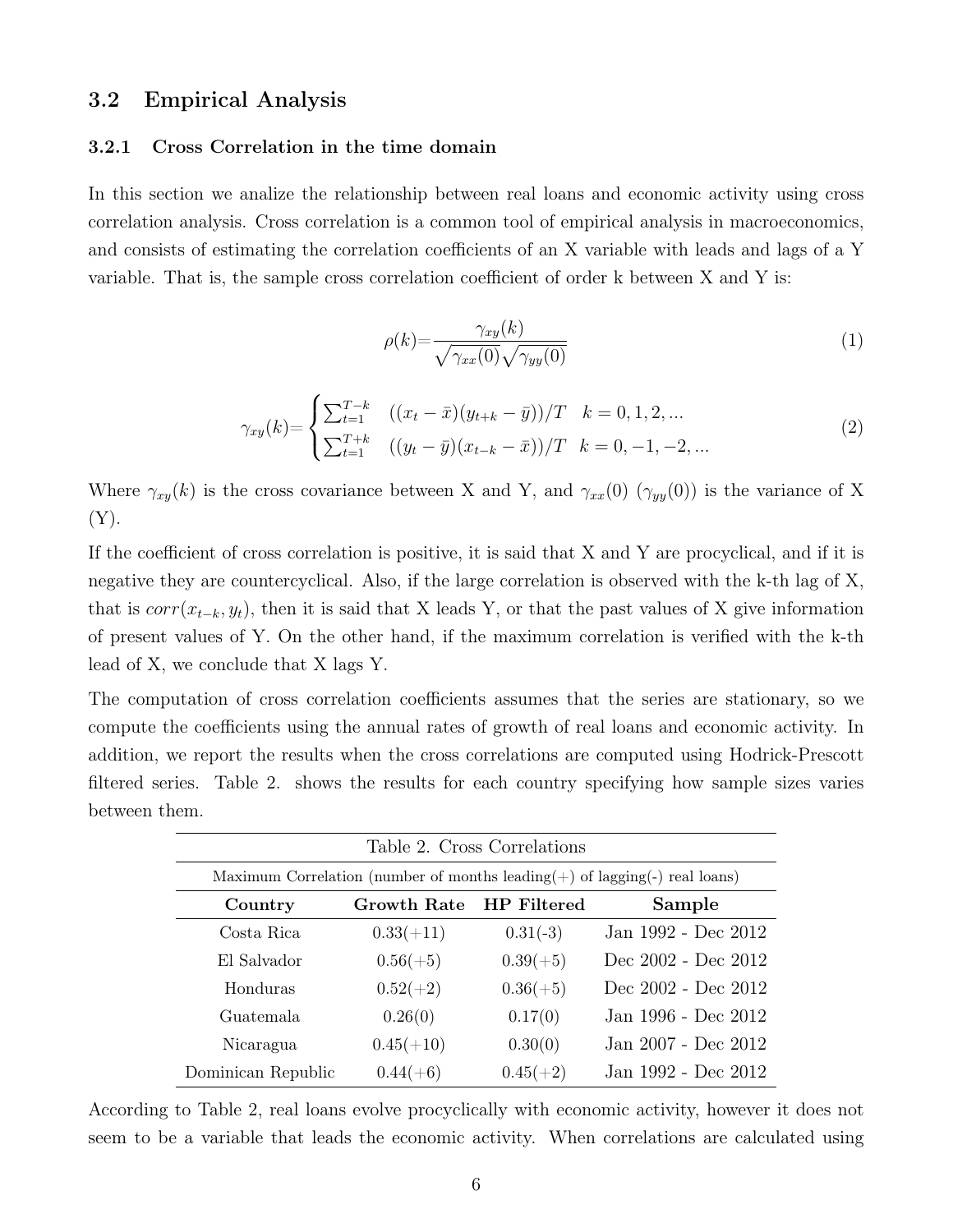the rates of growth, loans lags economic activity almost one year in the case of Costa Rica and Nicaragua, and between 2 to 6 months in El Salvador, Honduras, and the DR. On the other hand, in Guatemala it seems to be a coincident variable, but with a low coefficient.

Results do not change when filtered variables are used instead of the rates of growth. Only in Costa Rica past values of loans give information on present values of real activity, it does so with a 3 month lag. In other countries loans lag economic activity by 5 months, and they are coincidental in Guatemala and Nicaragua.

In conclusion, cross correlation analysis suggests a relationship between the variables, but evidence indicates that real loans is a variable driven by economic activity. Nevertheless, one characteristic of our loan data is that it is composed of both new loans and also amortization, implying that the growth does not reflect exclusively the granting of new loans.

To further clarify the relationship between real credit and activity, we perform an analysis of statistical precedence. Table 3 shows Granger causality tests among real loans and activity annual growth rates with different lags. Granger test points out that real loans "precede" the behavior of activity in the DR, Guatemala and Nicaragua, and shows mixed results in the case of Honduras. No evidence of Granger causality is found in Costa Rica and El Salvador.

| Table 3. Granger Causality Test |                          |              |            |          |           |           |  |
|---------------------------------|--------------------------|--------------|------------|----------|-----------|-----------|--|
| Countries                       | Ho                       | Lags         |            |          |           |           |  |
|                                 |                          | $\mathbf{2}$ | 4          | 8        | 12        | 24        |  |
| Costa Rica                      | $Cr \rightarrow Y$       | 0.66         | 0.38       | 1.17     | 1.23      | 1.18      |  |
|                                 | $Y \rightarrow Cr$       | 0.07         | 0.85       | 1.49     | 1.31      | 1.12      |  |
| El Salvador                     | $Cr \nightharpoondown Y$ | 0.48         | 0.34       | 0.89     | 0.91      | 1.39      |  |
|                                 | $Y \nrightarrow Cr$      | 2.12         | 1.12       | 1.23     | 1.26      | $1.66*$   |  |
| Honduras                        | $Cr\nrightarrow Y$       | 2.05         | $3.00**$   | $1.99**$ | $2.08**$  | $1.64*$   |  |
|                                 | $Y \nrightarrow Cr$      | $4.50**$     | $2.20*$    | 1.50     | $1.62*$   | $1.81**$  |  |
| Guatemala                       | $Cr\nrightarrow Y$       | 2.04         | 0.81       | 0.69     | $1.77*$   | 1.15      |  |
|                                 | $Y \nrightarrow Cr$      | 0.09         | 0.39       | 0.86     | 0.82      | 1.33      |  |
|                                 | $Cr\nrightarrow Y$       | 0.54         | 1.02       | 1.70     | $1.82*$   |           |  |
| Nicaragua                       | $Y \nrightarrow Cr$      | 0.48         | 0.39       | 0.93     | 1.38      |           |  |
|                                 | $Cr\nrightarrow Y$       | $14.10***$   | $10.45***$ | $5.95*$  | $5.13***$ | $2.25***$ |  |
| Dominican Republic              | $Y \nrightarrow Cr$      | $4.09**$     | 1.80       | 1.63     | $1.67*$   | 1.16      |  |

 $\rightarrow$ does not Granger cause

#### 3.2.2 Credit and activity in the frequency domain

In this section we analyze the relationship using spectral analysis. There are different theories regarding the relationship of credit and economic activity depending of the horizon on which the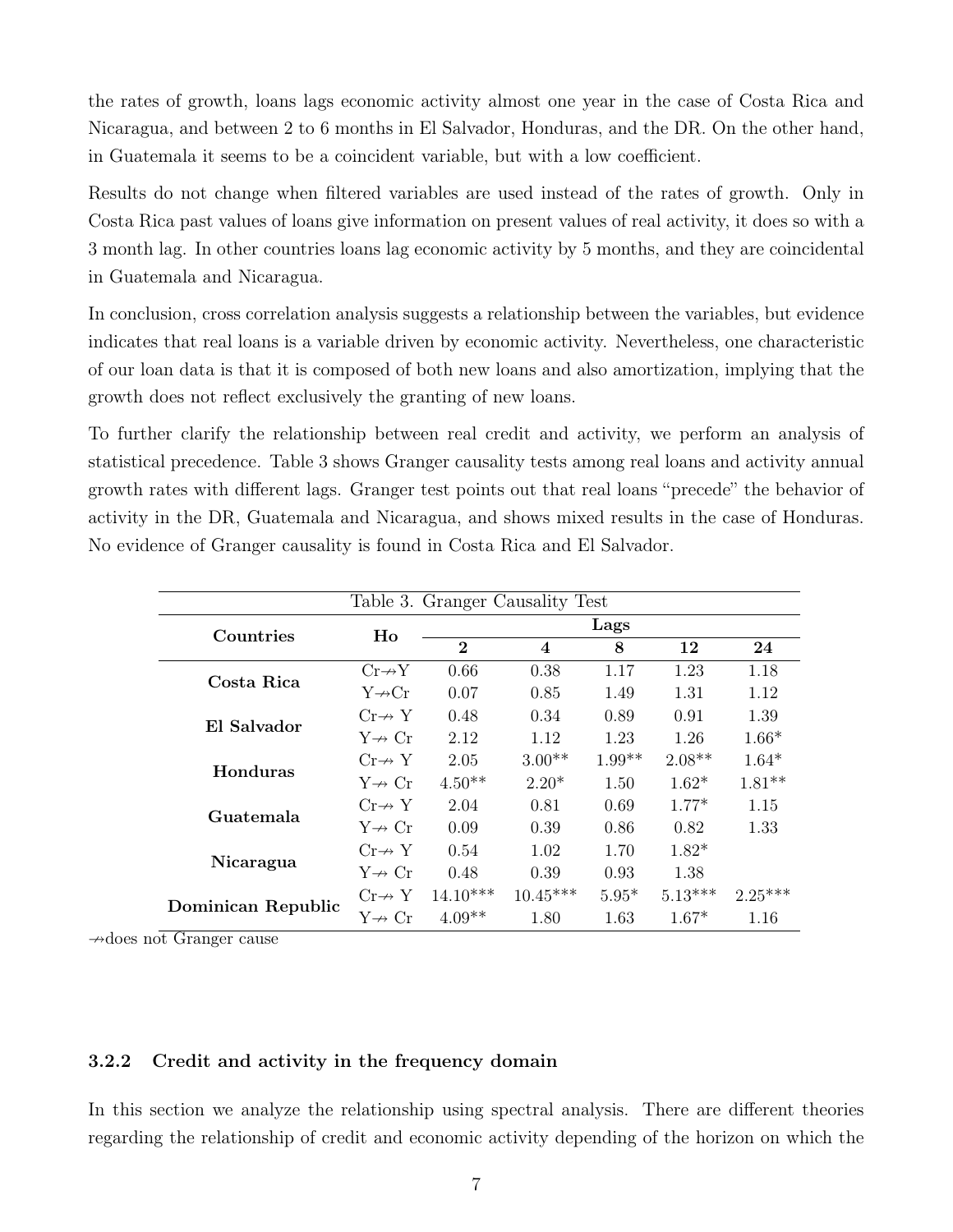relationship is analyzed. For example, as mentioned in the section 2, Misky (1982) establishes that financial innovations lead to relative large cycles of steady growth and induce risk taking, delivering a spiral of credit that ends in a recession. In this case, one must expect that credit and economic activity are tightly correlated in frequencies associated to cycles with a duration of 5 to 10 years.

Frequency or spectral analysis consist on the decomposition of variability (in case of one variable) or covariability (in case of two or more variables) in different frequencies. This approach would shed light on the idea of whether the evidence of correlation between the two variables happens solely because of the duration of the cycle that it is analyzed on.

We first proceed showing an univariate analysis through the estimation of the periodogram, which is a tool that describes how much variation of the series is accounted by the frequencies related with each cycle. With this information, we visually explore if the distribution of variance across frequencies of each series shows any type of correspondency. Next, we formaly analyze the covariability of both series using bivariate analysis in frequency domain, through the computing of the coespectrum, the quadrature and the coherence, each one gives an idea of the comovement of both series by frequency. Finally, Granger causality test in frequency domain is done by the test proposed in Breitung and Candelon (2006).

#### 3.2.3 Univariate analysis

Following Hamilton (1994), the sample periodogram or estimated spectral density can be expressed as:

$$
\hat{s}_y(\omega_j) = \frac{1}{2\pi T} \left\{ \left[ \sum_{t=1}^T y_t \cos \left[ \omega_j (t-1) \right] \right]^2 + \left[ \sum_{t=1}^T y_t \sin \left[ \omega_j (t-1) \right] \right]^2 \right\} \tag{3}
$$

Where T is the sample size, and  $\omega_j = \frac{2\pi j}{T}$  $\frac{\pi j}{T}$  denotes the frequency j and each frequency is associated to a specific period  $\frac{2\pi}{\omega_j} = \frac{T}{j}$  $\frac{T}{j}$ . The number of cycle components (j) is bounded by 0 and T/2. Figure 2 shows the periodogram of the annual rate of growth real loans and economic for each country. The number of cycles is limited by the sample available. For Costa Rica and the DR the longer cycle last almost 21 years, while in Guatema, El Salvador and Honduras, last 17 and around 10 years, respectively. Finally, Nicaragua has the shortest sample (2007-2012), then its longer cycle last 6 years.

For all countries, most part of the variance of both series is concentrated at frequencies of 18-month cycles or more. Neglecting Nicaragua, not negligible proportions of the variance of real loans and activity is verified to be in frequencies over 96 months. Another regularity for these countries is that the distribution of cycles inside the range classified as business cycle frequencies is far from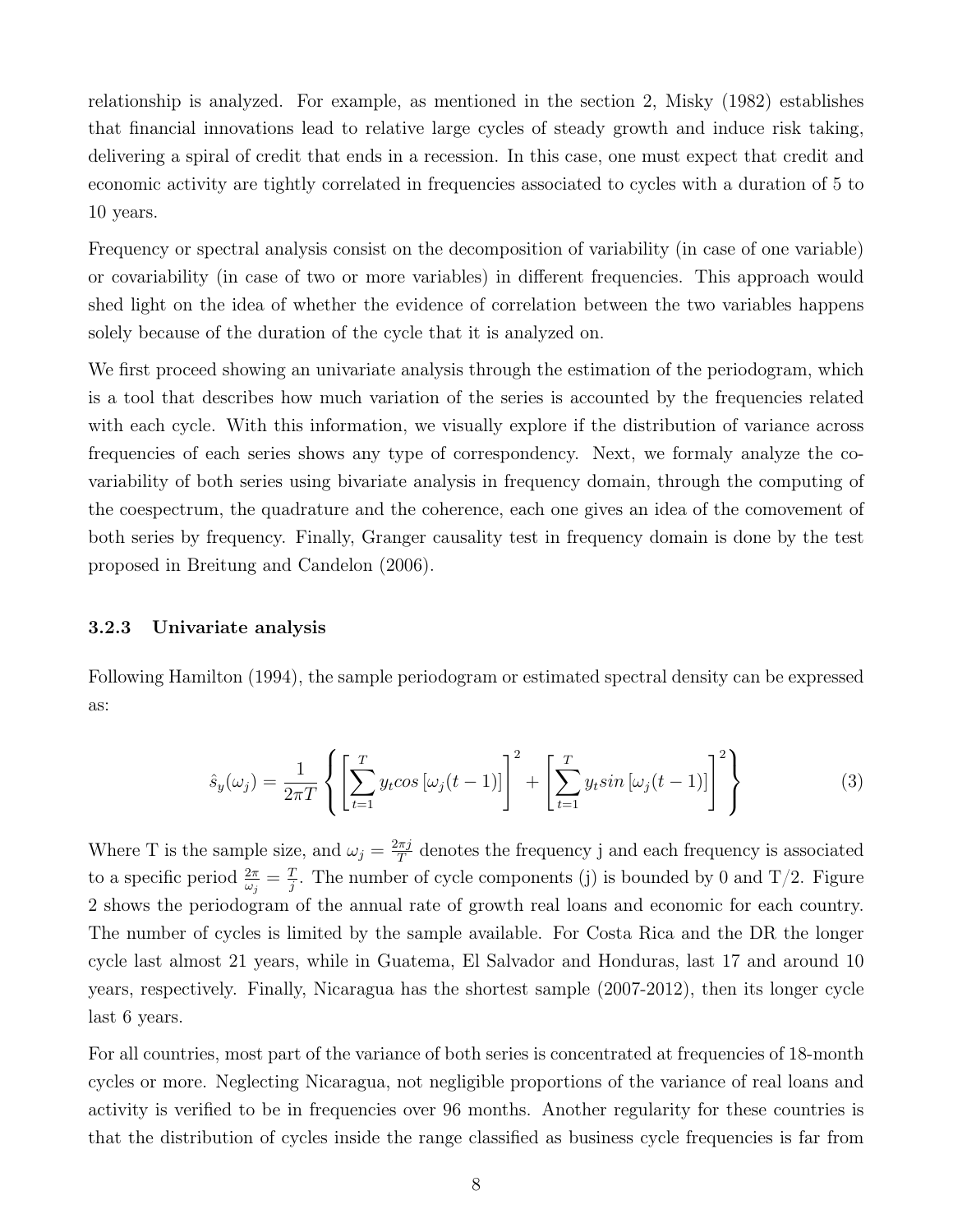symetric. In fact, relative large business cycles with at least 3.5 years of duration dominates the distribution. This pattern is present on all countries, except in Guatemala, where great part of the variance of economic activity growth is in frequencies of 2-year cycles.

Judging for the amplitude of periodograms, credit cycles are more volatile and persistent than economic activity cycles, a pattern that is observed mainly at very low frequencies. Finally, credit cycles does not show important cycles at frequencies higher than business cycles, that means cycles in frequencies below 18 months.

Summarizing, the analysis of individual periodograms suggest that both series concentrate high levels of variability in frequencies associated to business cycles, and the distribution of the variability inside this type of cycles varies significantly across frequencies.

#### 3.2.4 Bivariate analysis

Similar to cross correlation analysis, we can compute a measure of the bivariate relationship between real loans and economic activity rates of growth by frequency, and identify the cycles where these variables are most related to each other, if they indeed are. Following Hamilton (1994), the equivalent in spectral analysis of cross correlation is the cross spectrum which, in the case of two variables, can be defined by:

$$
s_{xy}(w_j) = \frac{1}{2\pi} \sum_{k=-T+1}^{T-1} \hat{\gamma}_{xy}^{(k)} e^{-i\omega k}
$$
\n(4)

Where  $i =$ √  $\overline{-1}$  and  $\hat{\gamma}_{xy}^{(k)}$  is the covariance function at lag k, which is given by:

$$
\hat{\gamma}_{xy}^{(k)} = \hat{\gamma}_{xy}^{(-k)} = E(x_{t+h} - E(x))(y_t - E(y))
$$
\n(5)

The cross spectrum can be rewritten in terms of two important measures: the co-spectrum and the quadrature that are expressed in equations  $(7)$  and  $(8)$  as:

$$
s_{xy}(\omega) = c_{xy}(\omega) + i.q_{xy}(\omega)
$$
\n(6)

$$
c_{xy}(\omega) = \frac{1}{2\pi} \sum_{k=-T+1}^{T-1} \hat{\gamma}_{xy}^{(k)} \cos(\omega k)
$$
 (7)

$$
q_{xy}(\omega) = \frac{1}{2\pi} \sum_{k=-T+1}^{T-1} \hat{\gamma}_{xy}^{(k)} sin(\omega k)
$$
 (8)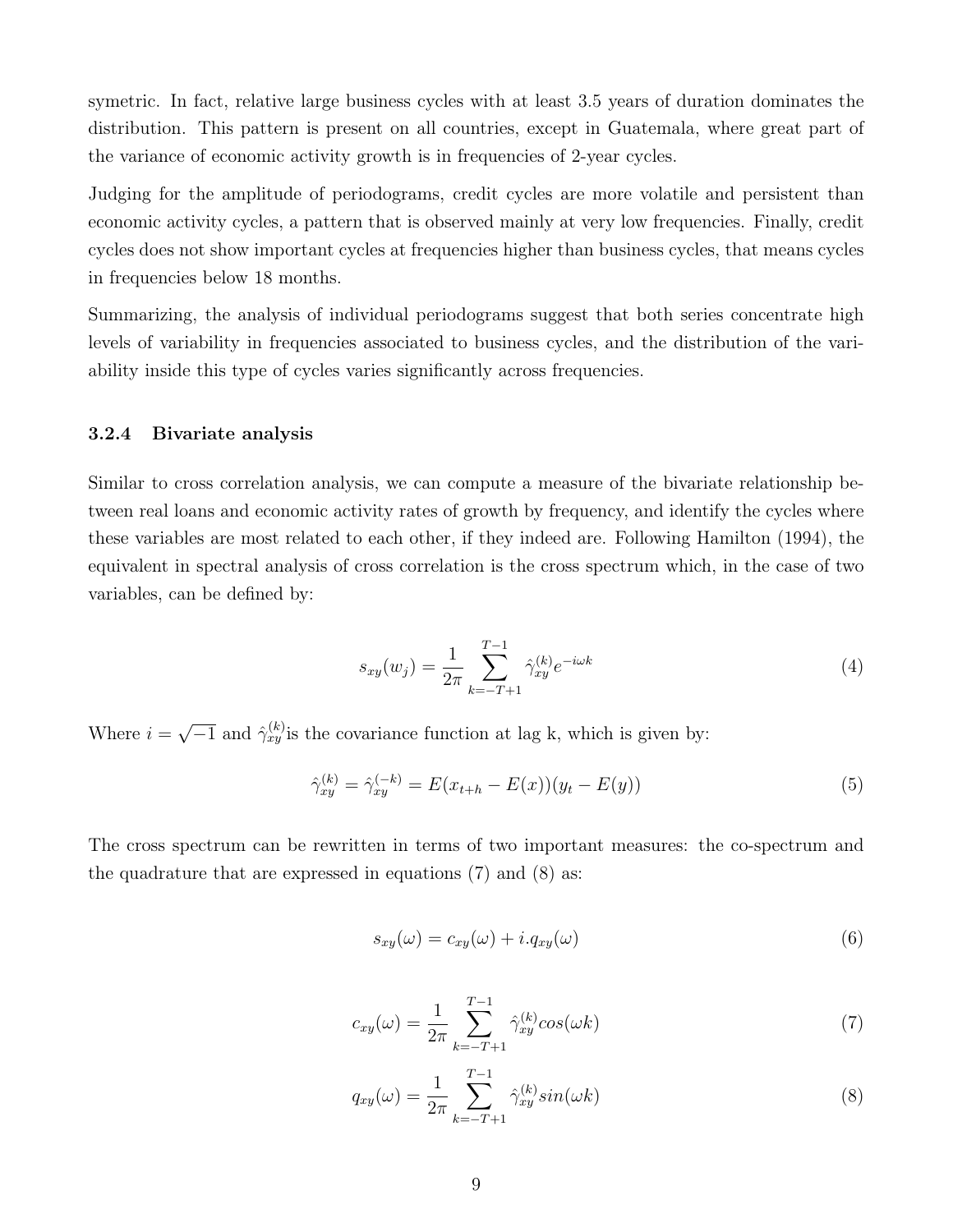The co-spectrum gives an idea of the relationship of x and y in a phase, that is, the covariation in a determined type of cycle. Quadrature, meanwhile, provides information on the linkages out of phase. With these measures, we can construct the coherence, that summarizes the strength of correlation between two time series at selected frequencies. In other words, coherence indicates the percentage share of the variance between two time series at a particular frequency. Equation (9) shows how to compute this indicator:

$$
h_{xy}(\omega) = \frac{\left[c_{xy}(\omega)\right]^2 + \left[q_{xy}(\omega)\right]^2}{s_{yy}(\omega)s_{xx}(\omega)}
$$
(9)

Asuming that  $s_{yy}$  and  $s_{xx}$  are different from zero, and the series under analysis are stationary, the coherence is bounded by 0 and 1.

Figure 3 shows the estimated coherence for each countries. According to the coherence, the correlation varies significantly across frequency. In business cycle frequencies (between 1.5 to 8 years) the credit - economic activity relationship is high (over 0.5) for El Salvador, the DR and Costa Rica, in less degree in Guatemala and Honduras, and not relevant in the case of Nicaragua. For Guatemala and Honduras, credit -activity relation seems to be important in cycles over 10 years, a pattern also observed in the DR and Costa Rica, however it is not different than business cycles frequencies. Finally, although the series were seasonally adjusted, correlation on frequencies below 1.5 years were found to be important.

Particular attention is given to what coherence are showing in frequencies associated to business cycles, for it implication in terms of monetary and macroprudencial policy implications. We can identify that correlations are important in cycles between 1.5 to 3 years of length, linked to what is known as a monetary policy horizon, for Costa Rica, Honduras, Guatemala, Nicaragua and the DR. On the other hand, Costa Rica and El Salvador display high covariability of the mentioned variables for cycles lasting 4 to 5 years, while for Guatemala, the DR and Honduras, for business cycles lasting nearly 10 years.

#### 3.2.5 Granger Causality Test in Frequency Domain

In section 2 we shows results of the statistical precedence test between credit and activity, finding evidence for the DR, Guatemala and Nicaragua and in lesser extent for Honduras. Now, we analyze the statistical precedence by frequency through the Granger test version of Breitung and Candelon (2006). The methodology consist in estimate a bivariate VAR using credit and economic activity index, where the order of the lag is obtained by the AIC criteria. That is,

$$
\Theta(L)Y_t = \varepsilon_t \tag{10}
$$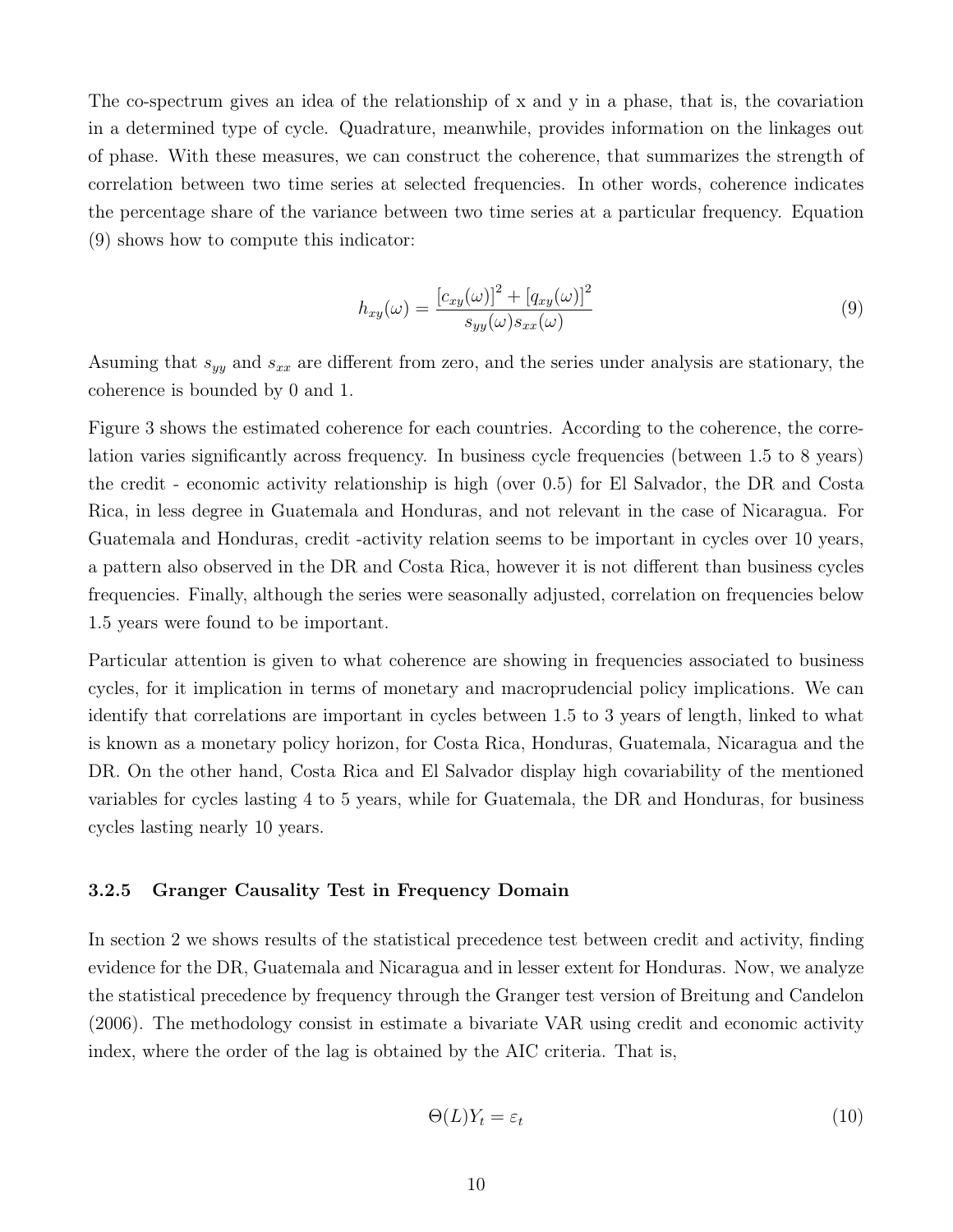Where  $Y_t = [activity_t, credit_t]$  is a two dimensional vector with credit and economic activity,  $\Theta(L) = I - \Theta_1 L - ... - \Theta_p L^p$  is a lag polinominal of order 2X2, and  $\varepsilon_t$  is a vector or structural innovations with  $E(\varepsilon_t) = 0$  and  $E(\varepsilon_t \varepsilon_t') = \Sigma$  as the positive definite variance covariance matrix. Assuming the stationarity of the bivariate process, the MA representation is given by:

$$
Y_t = \Phi(L)\eta_t \tag{11}
$$

Where  $\eta_t = B\varepsilon_t$  is the vector of reduced form residuals and B is a lower diagonal matrix of the Cholesky decomposition  $B'B = \Sigma^{-1}$ .  $\Phi(L) = \Theta(L)^{-1}B^{-1}$  represents the reduce form coefficients that can be partitioned as:

$$
\left[\begin{array}{cc}\n\Phi_{11}(L) & \Phi_{12}(L) \\
\Phi_{21}(L) & \Phi_{22}(L)\n\end{array}\right]
$$
\n(12)

Based on (12), the spectral density of activity is :

$$
f_{activity} = \frac{1}{2\pi} \left\{ \left| \Phi_{11}(e^{-i\omega}) \right|^2 + \left| \Phi_{12}(e^{-i\omega}) \right|^2 \right\} \tag{13}
$$

From (13), Breitung and Candelon (2006) proposed the following measure of Granger causality:

$$
M_{credit \to activity}(\omega) = \log \left[ 1 + \frac{|\Phi_{12}(e^{-i\omega})|}{|\Phi_{11}(e^{-i\omega})|} \right]
$$
\n(14)

Where the null hypotesis is that  $\Phi_{12}(e^{-i\omega}) = 0$ , meaning that credit does not cause activity at frequency  $\omega$ . The evaluation of the proposed hypotesis is based on a Wald test for each frequency. Figure 4 display the results with the Wald statistic critical value for each frequency represented by the dotted horizontal line.

Granger test results suggest that the relation of causation from credit to activity is restricted to certain types of cycles. For Costa Rica, El Salvador, Honduras, Guatemala and the DR there is evidence that credit granger causes activity in cycles over 8 years. Also, this pattern is observed in business cycle frequencies for the previously mentioned countries and Nicaragua. In the case of Guatemala, we do not find evidence of granger causation in frequencies associated with cycles between 1 and 4 years. In Honduras and El Salvador credit is relevant to explain future values of activity, both in short cycles between 1.5 to 3 years and relative large cycles of 6-8 years. Finally, in the DR and Nicaragua credit seems to precede activity across frequencies linked to business cycles.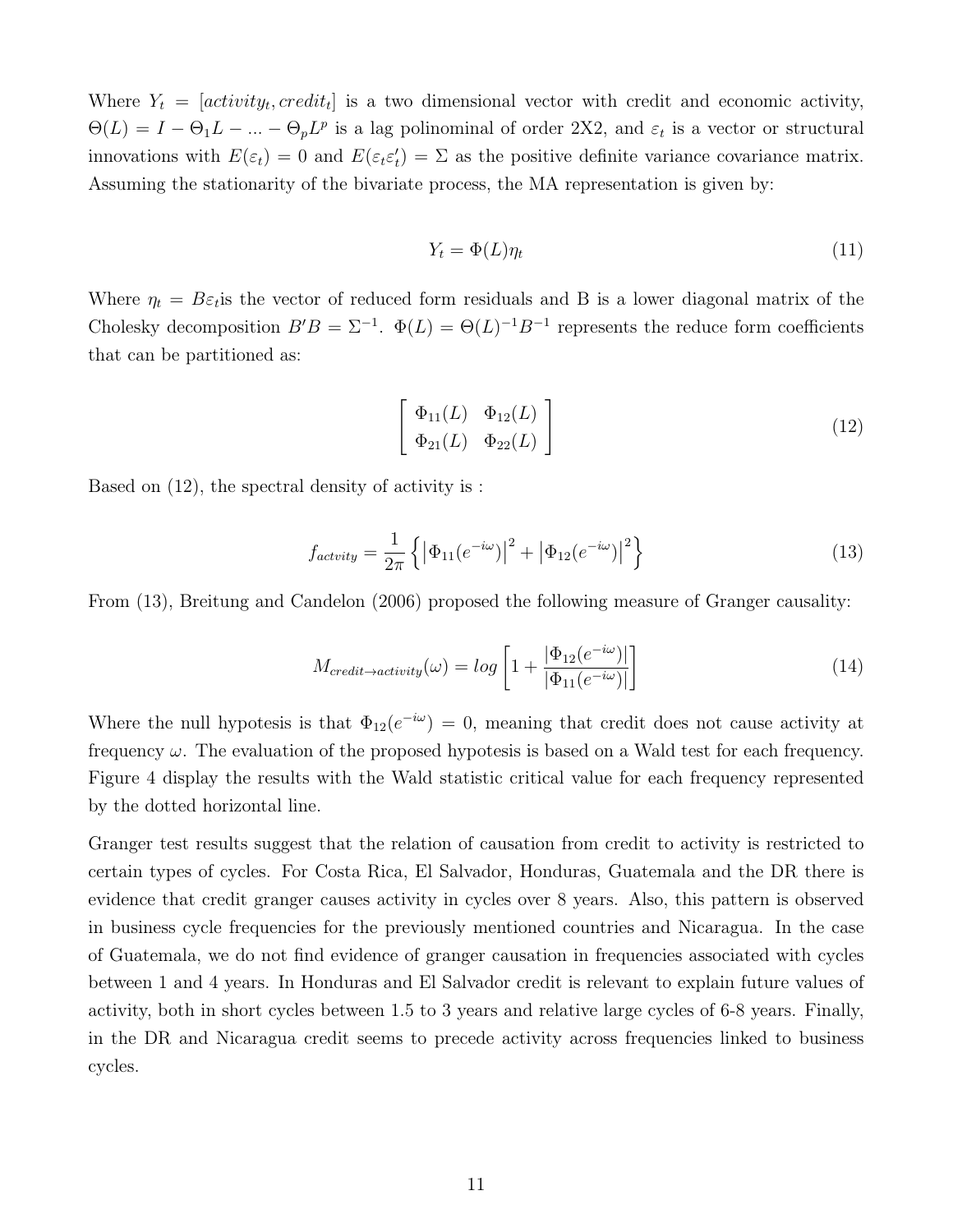# 4 Conclusion

This paper addresses the relationship between credit and economic activity in Central America and the Dominican Republic. Using time and frequency domain techniques, it explores the linkages between the credit cycles and economic activity cycles. As a proxy of credit, this paper uses aggregate loans to the private sector in real terms and as a proxy of economic activity the Economic Activity Index, both variables in monthly frequency.

We find that real loans and economic activity display different types of cycles, standing out those known as business cycles (1.5 to 8 years) and low frequency cycles. There is evidence of a positive relationship between credit and real activity growth in frequencies associated to business cycles for all countries with the exception of Nicaragua with correlation coefficients below 0.5.

According to the coherence, who measure the correlation by frequency among credit and activity, we find that for Costa Rica and the DR this correlation is important in frequencies with cycles lasting 10 or more years.

Using a frequency version of Granger test, we identify evidence suggesting that credit precedes economic activity business cycles frequencies in Costa Rica, El Salvador, Honduras, Nicaragua and the DR. Excluding Nicaragua, this pattern is observed also in cycles lasting over 8 years for these mentioned economies. In case of Guatemala there is no evidence of statistical precedence of credit to activity.

# 5 References

- Bernanke, B.; M. Gertler; S. Gilchrist (1999). "The Financial Accelerator in a Quantitive Business Cycle Framework". Handbook of Macroeconomics . Vol. 1 , Chapter 21, (1341- 1393). Elsevier.
- Breitung, J.; B. Candelon. (2006). "Testing for short- and long-run causality: A frequencydomain approach", Journal of Econometrics, Vol. 132(2), (363-378).
- Brunner, K., Meltzer, A.H. (1990). "Money supply". Handbook in Monetary Economics. Vol 1, Chapter 9. Elsevier.
- Caballero, R.; A.Krishnamurthy (1998), "Emerging Market Crises: An Asset Markets Perspective," Working Papers 98-18, MIT.
- Cespedes, L.F.; R. Chang; A. Velasco (2004). "Balance Sheets and Exchange Rate Policy". American Economy Review . Vol 94(4) (1183-1193).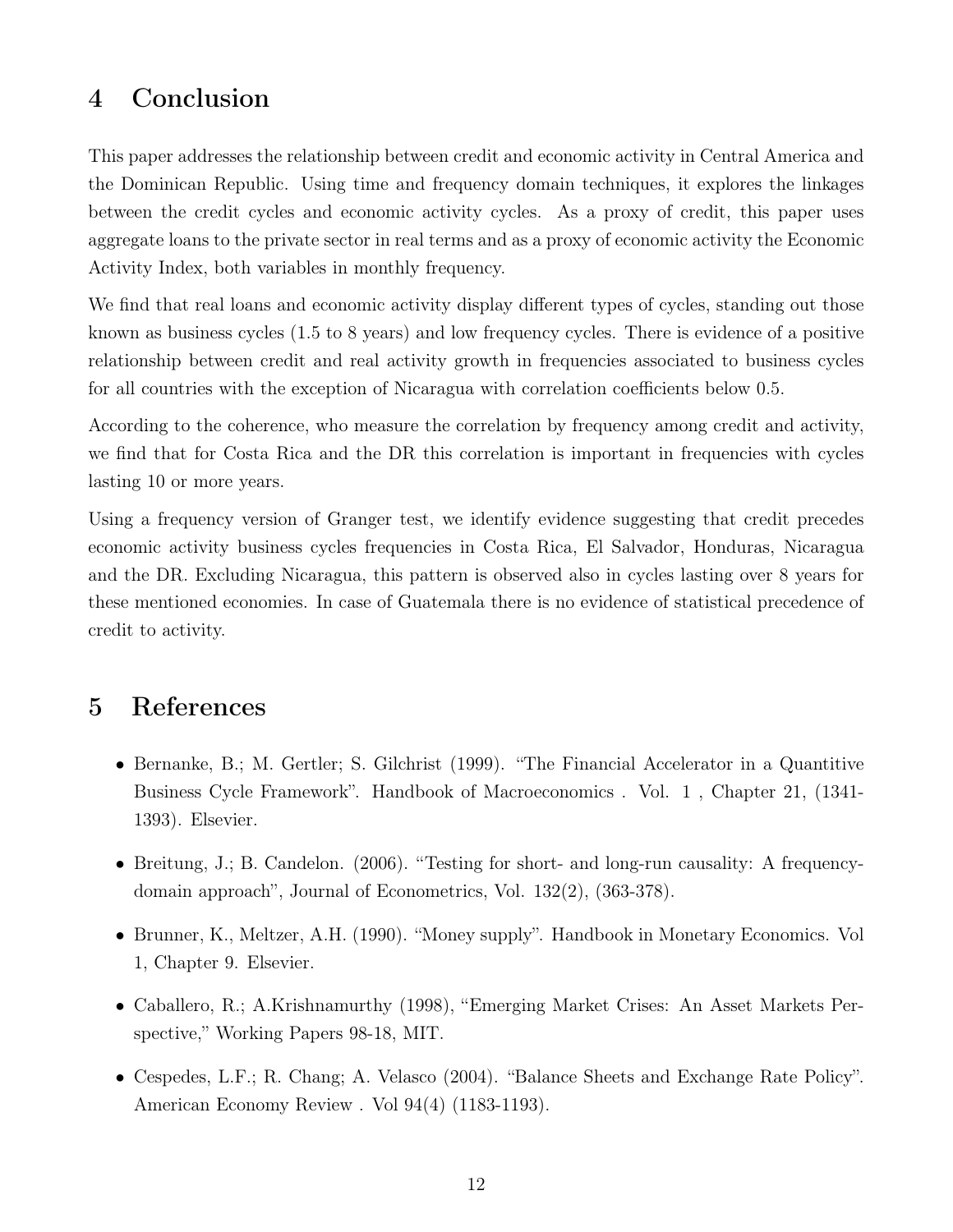- Chen, X.; A. Kontonikas;A. Montagnoli. (2012). "Asset Prices, Credit and the Business Cycle". Economics Letters, 117 (3), (857-861).
- Claessens, S.; M. Kose, M.; M. Terrones (2011). "How do Business and Financial Cycles Interact?" CEPR Discussion Paper, No. DP8396.
- Gómez-González, J; J. Ojeda-Joya; F. Tenjo-Galarza; H. Zárate.(2013). "The Interdependence Between Credit and Business Cycles in Latin America Economies" Borradores de Economía, No. 768. Banco de la República de Colombia.
- Hamilton, J. (1994). "Time Series Analysis" . Princeton University Press.
- Hayek, F. (1929). "Monetary Theory and the Trade Cycle". Jonathan Cape, London.
- Kiyotaki, N.; J. Moore (1997). "Credit Cycles". Journal of Political Economy, Vol. 105:2,  $(211-48).$
- Kiyotaki, N. (1998): "Credit and Business Cycles," Japanese Economic Review, Vol. 49, pages (18–35).
- Kocherlakota, N.R. (2000). "Creating Business Cycles Through Credit Constraints". Federal Reserve Bank of Minneapolis Quarterly Review 24, (2-10)
- Minsky, H. (1982). "The Financial-instability Hypothesis: Capitalist Processes and the Behavior of the Economy". In: Kindleberger, C.P., Laffargue, J. (Eds.), Financial Crises. Cambridge University Press (Chapter 2)
- Zhu, F., (2011). "Credit and Business Cycles: Some Stylized Facts". BIS draft.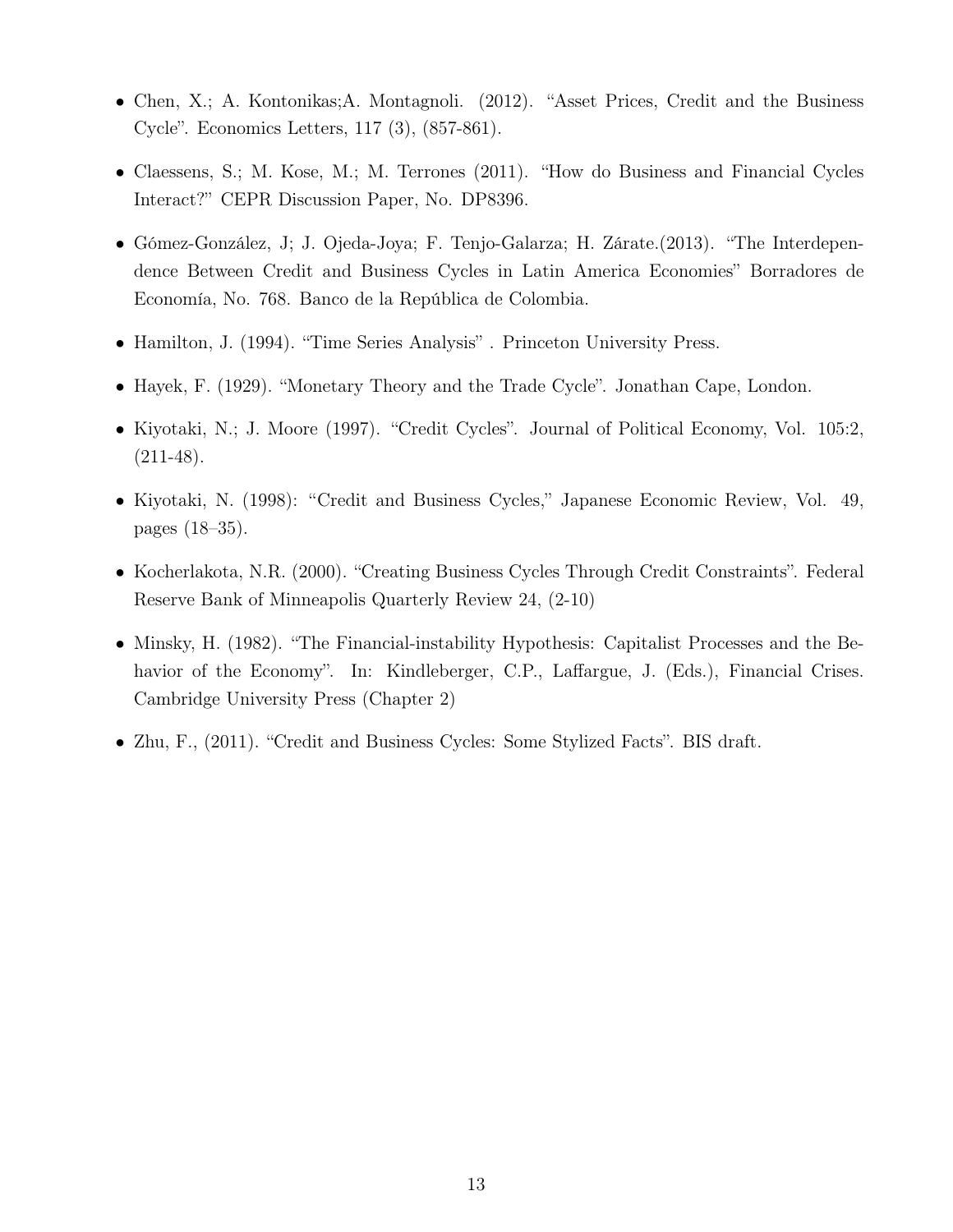

Figure 1: Real Loans and Economic Activity Index (in logs)

Real Loans (Dashed line, right axis). Economic Activity Index (Continuous line, left axis)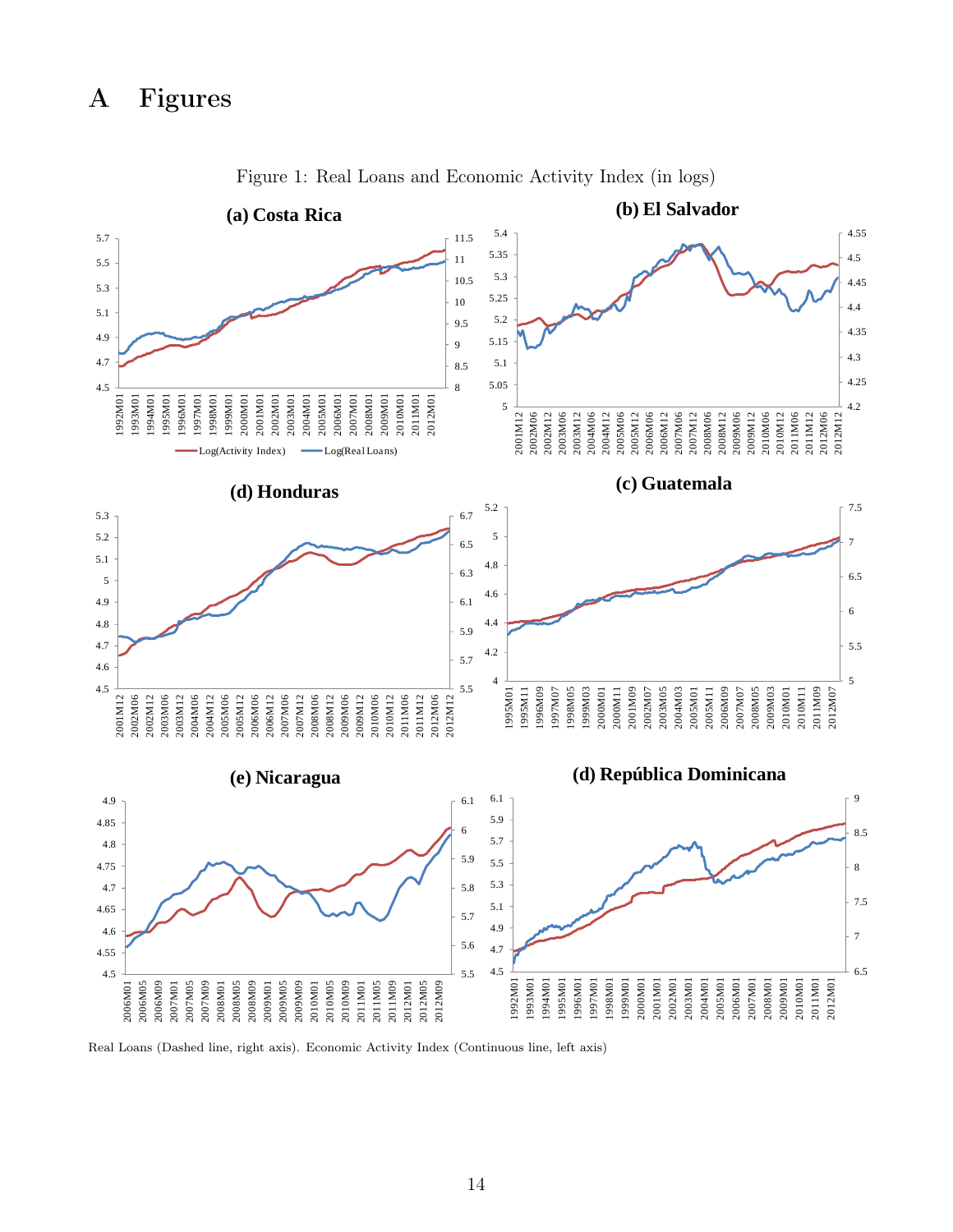

Figure 2: Periodograms of Real Loan and Economic Activity Index, by Country

Notes: Real loans (rigth axis). Periodgrams are computed using the annual rates of growth of both variables and conditional to the sample available for each country. The area between bars shows frequencies asociated with business cycles (cycles of 18 to 96 months or 1.5 to 8 years), where the upper limit is given by L (cycles of 96 months) and the lower limit is given by H (cycles of 18 months).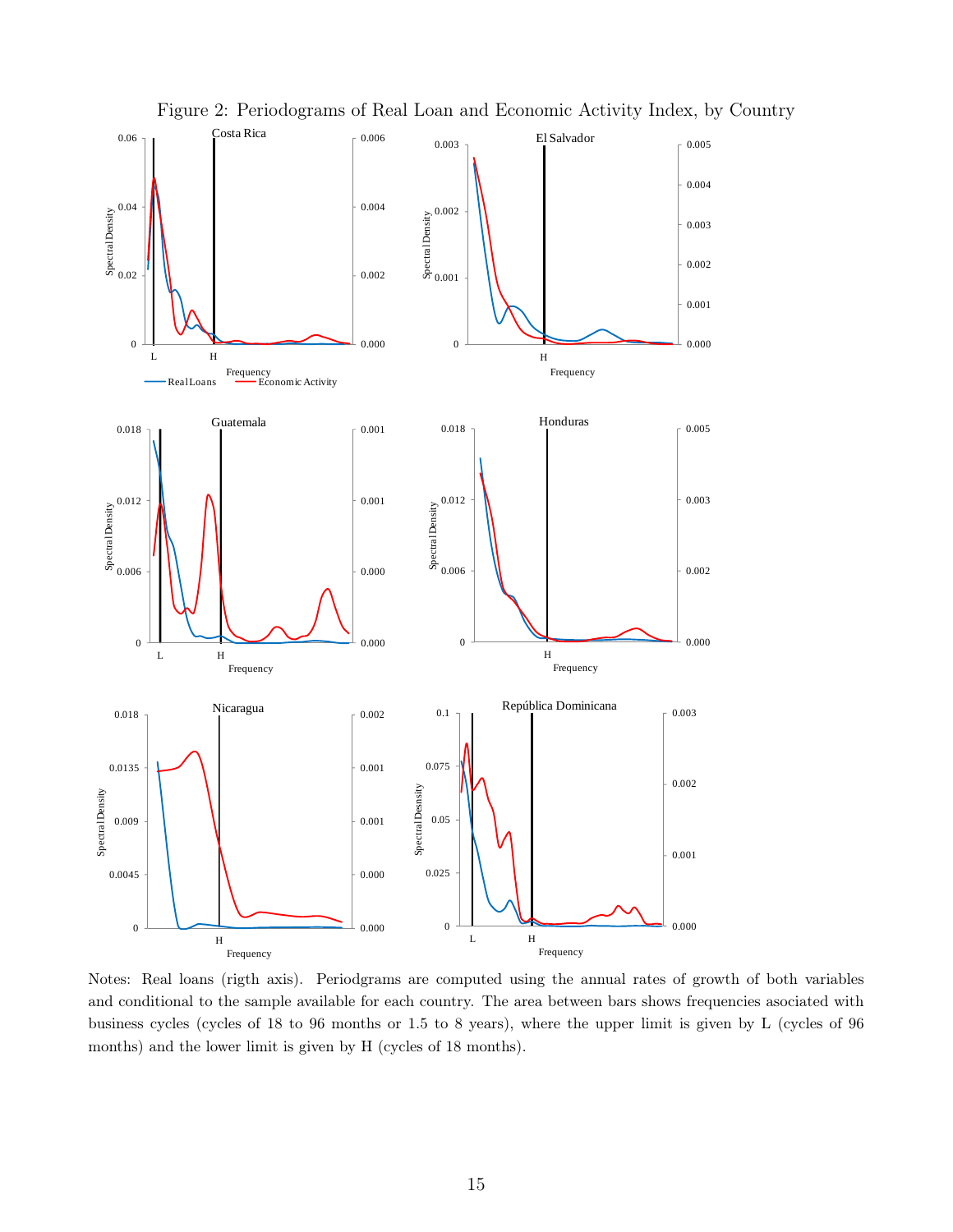

Note: The Coherence is computed using the annual rates of growth of both variables and conditional to the sample available for each country. The area between bars shows frequencies asociated with business cycles (cycles of 18 to 96 months or 1.5 to 8 years), where the upper limit is given by L (cycles of 96 months) and the lower limit is given by H (cycles of 18 months).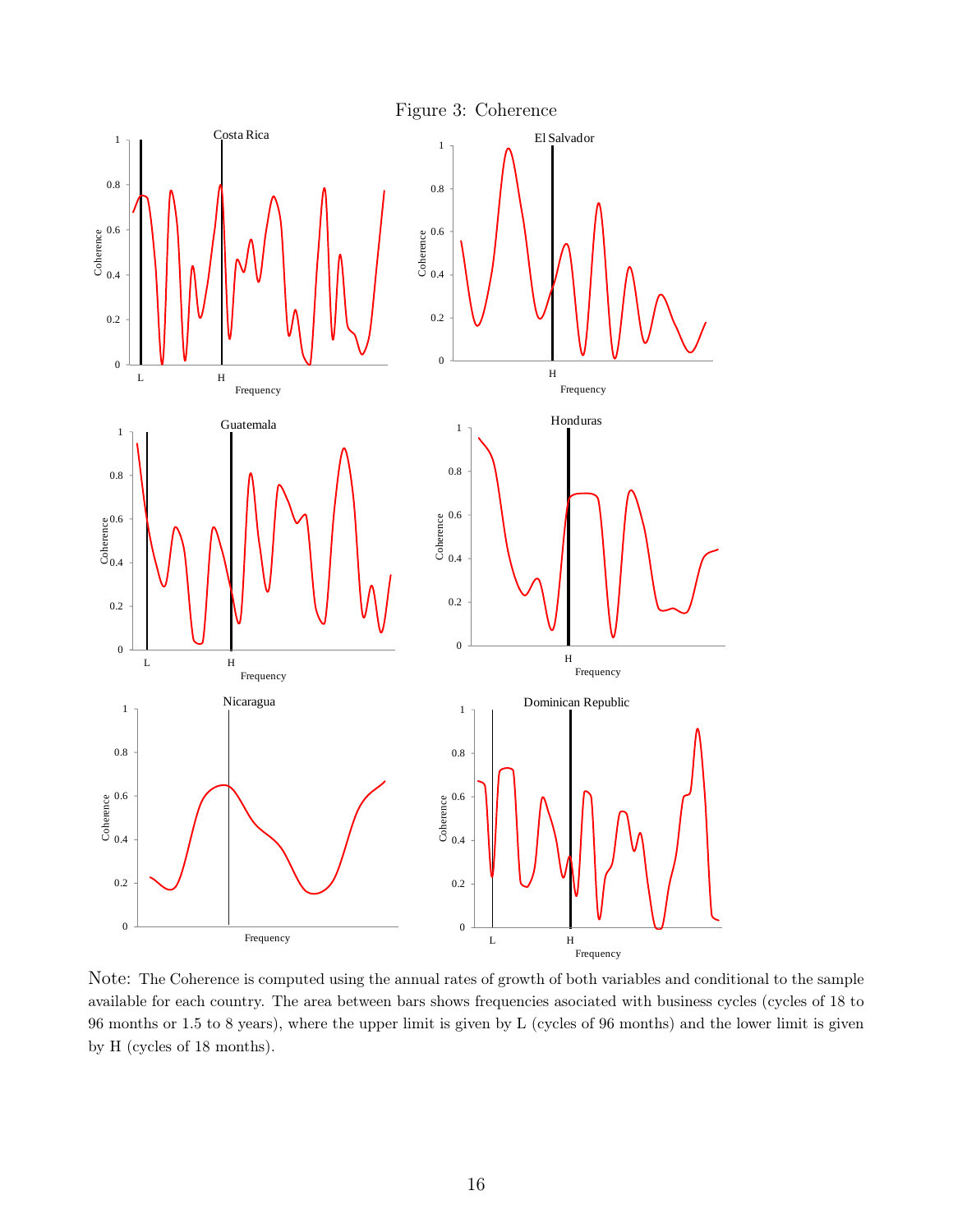

17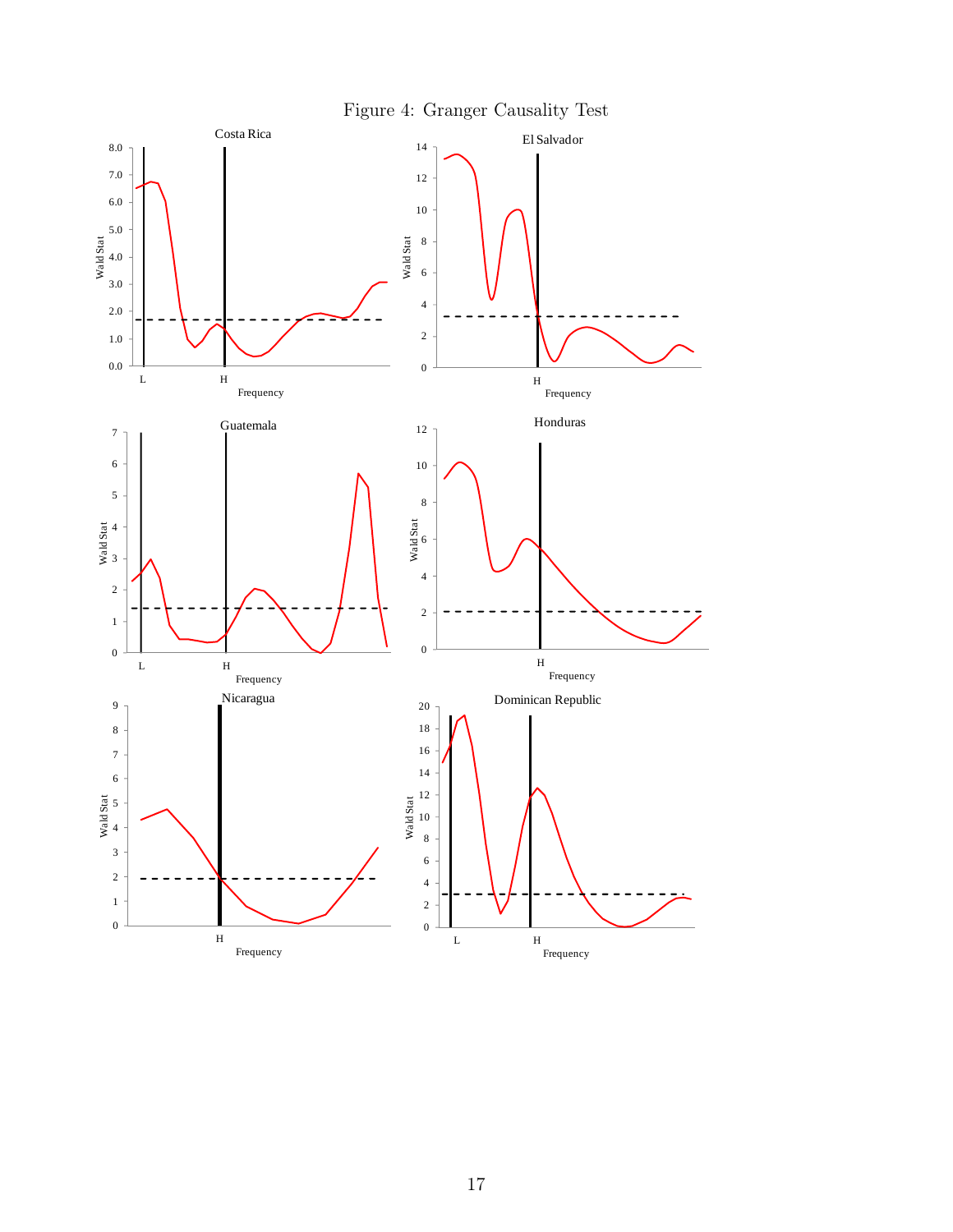# B Replication Codes

B.1 Matlab Procedure to Compute Periodograms and Coherence based on Hamilton (1994) Chapters 6 and 10.

```
clear all; close all; clc;
DATOS;
x=x-mean(x);
y=y-mean(y);
T = length(x);t=(1:T);
j=(1:T/2);w=2*pi*j/T;alpha=zeros(1,length(j));
delta=zeros(1,length(j));
a=zeros(1,length(j));
d=zeros(1,length(j));
for j=1:length(j)
    alpha(j)=(2/T)*(sum(y.*cos(w(j)*(t-1))));delta(j)=(2/T)*(sum(y.*sin(w(j)*(t-1))));
    a(j)=(2/T)*(sum(x.*cos(w(j)*(t-1)))));d(j)=(2/T)*(sum(x.*sin(w(j)*(t-1)))));
```
%Periodogramas

```
sy(j)=(T/(8*pi))*(alpha(j)^2+delta(i)^2);sx(j)=(T/(8*pi))*(a(j)^2+d(j)^2);
```
%Coespectro

```
cxy(j)=(T/(8*pi))*(a(j)*alpha(j) + d(j)*delta(i));
```
%Cuadratura

```
qxy(j)= (T/(8*pi))*(d(j)*alpha(j) + a(j)*delta(i));
```
end

```
h=1;
m = (-h:h);k = ((h+1-abs(m))/(h+1)^{-2});sy=sy'; sx=sx'; cxy=cxy'; qxy=qxy';
syr=zeros(1,length(w));
```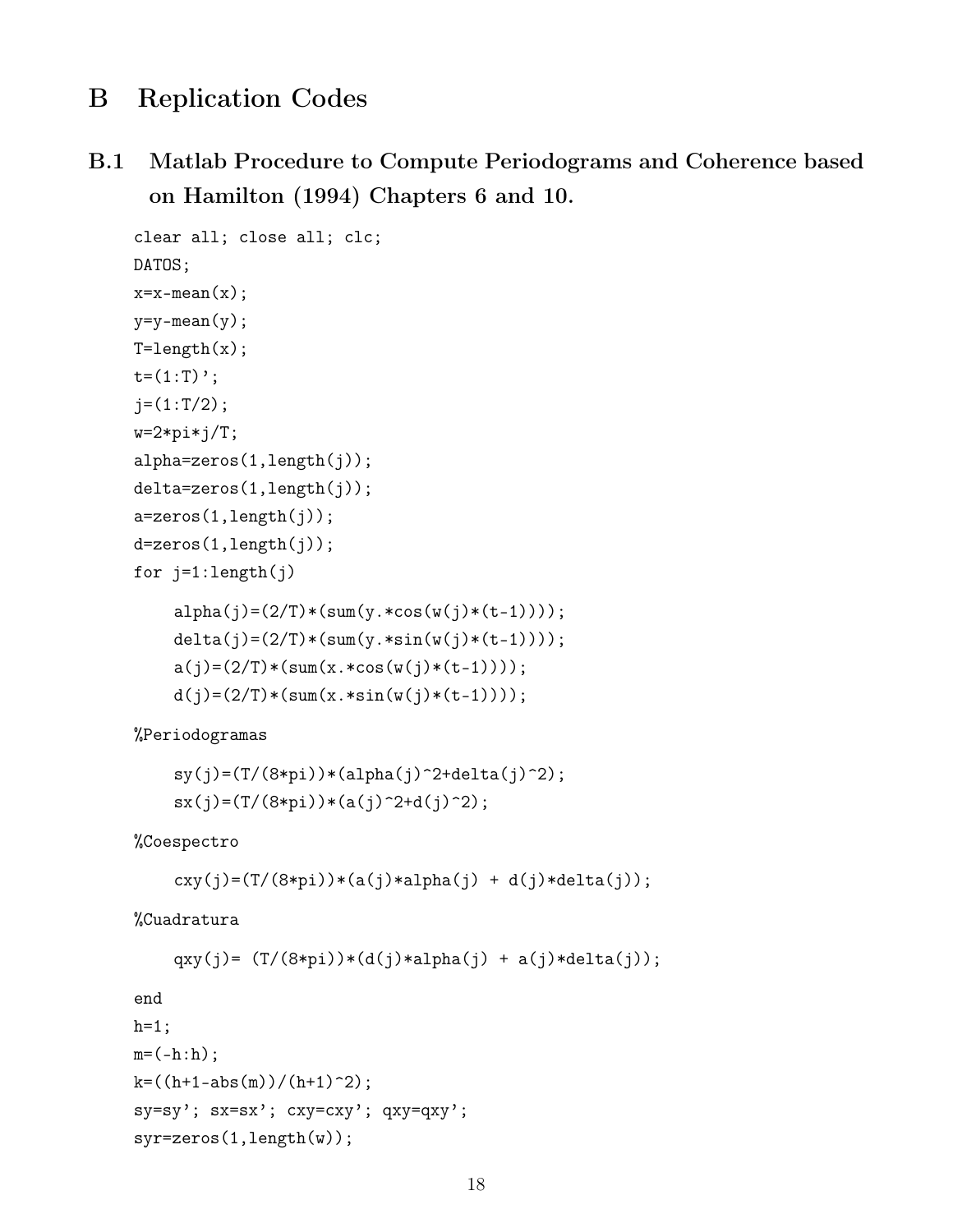```
sxr=zeros(1,length(w));
cxyr=zeros(1,length(w));
qxyr=zeros(1,length(w));
for r=h: length(w)-(h+1);
    syr(r)=k*sy(r-(h-1):r+(h+1),1);sxr(r)=k*sx(r-(h-1):r+(h+1),1);cxyr(r)=k*cxy(r-(h-1):r+(h+1),1);qxyr(r)=k*qxy(r-(h-1):r+(h+1),1); end
for j=1: length(w)
```

```
%Coherencia
```

```
hxy(j)=(cxyr(j)^2 + qxyr(j)^2)/(syr(j)*sxr(j));
```
### %Gain

```
R(j)=(cxyr(j)^2 + qxyr(j)^2)^0.5;
```
### %Phase

```
Q(j)=(-atan(qxyr(j)/cxyr(j)))/w(j);
```

```
end
result=[sxr' syr' cxyr' qxyr' hxy' R' Q' w'];
figure
```

```
subplot(2,2,1), plot(w,sxr);title('Spectrum X')
subplot(2,2,2), plot(w,syr);title('Spectrum Y')
subplot(2,2,3), plot(w,cxyr);
title('Co-spectrum XY')
subplot(2,2,4), plot(w,qxyr);
title('Cudrature XY')
```
figure

```
\text{subplot}(3,1,1), \text{plot}(w,hxy);
title('Coherence XY')
subplot(3,1,2), plot(w,R);title('Gain XY')
subplot(3,1,3), plot(w,Q);title('Phase XY')
```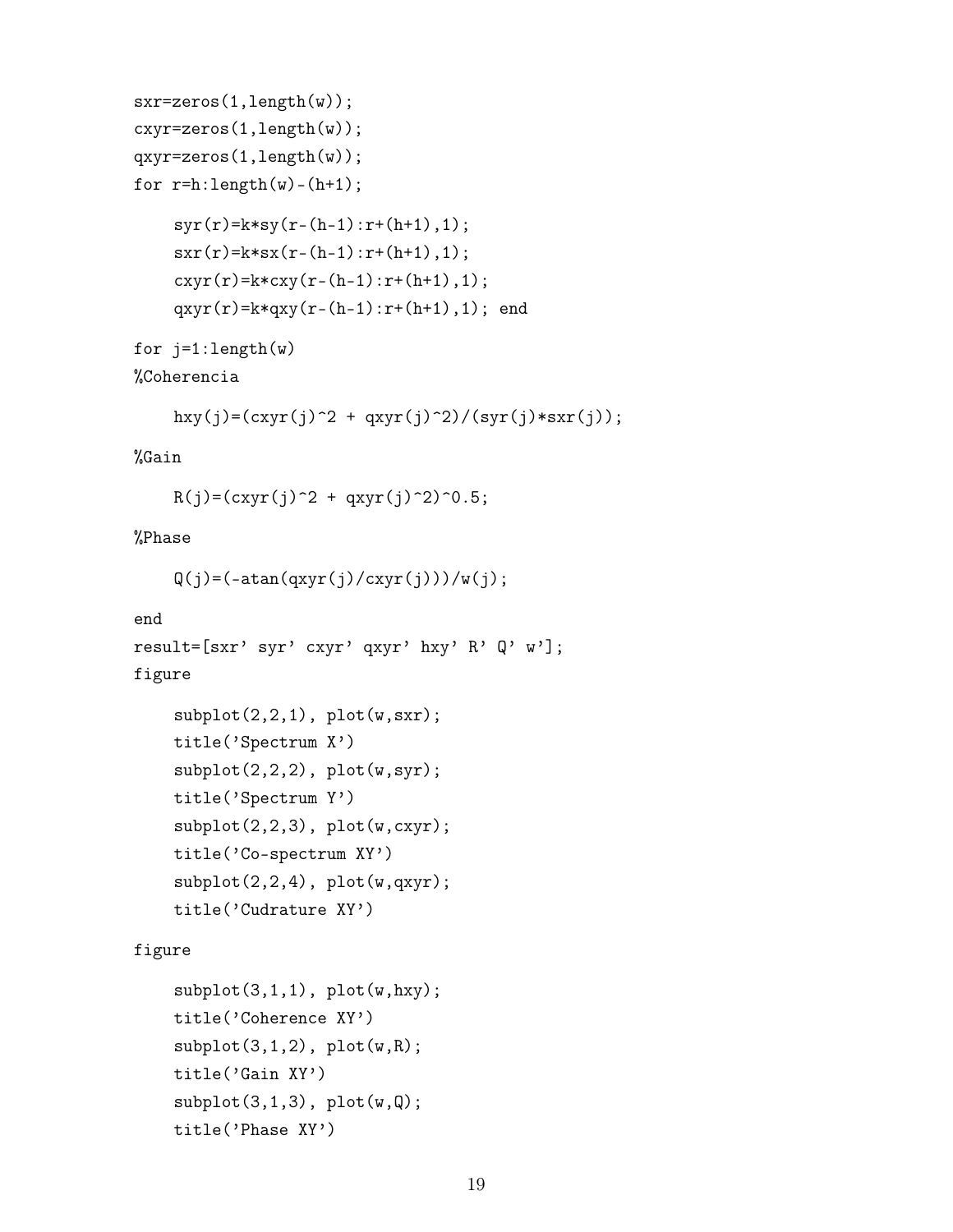# B.2 Matlab Functions for Granger Causality Test by Frequency based on Breitung and Candelon (2006) 's Gauss codes (Modified to consider specific types of cycles according to sample size)

Important: This function is a Matlab version of Breitung and Candelon (2006) 's Gauss codes availables on their websites. Copyright J. Breitung & B. Candelon.

```
%INPUT: Y Txk matrix of data.
%1st column: Target variable
%2nd column: Causing variable
%p number of lags
%OUTPUT: G 314 x 2 matrix where the 1st column contains
%frequencies and 2nd column: Wald test statistics
%This function compute the test
function [wald] = granger(y, p, w)[n,k]=size(y);
    xstar=y(3:n,2)-2*cos(w)*y(2:n-1,2)+y(1:n-2,2);
    x = horzcat(y(p:n-1,:), y(p-1:n-2,:));
    if p>2;
        i=1;while i < p-2;
             x=horzcat(x,y(p-1-i:n-2-i,1));
             if k>2;
             x = horzcat(x, y(p-1-i:n-2-i, 3:k));
             end
             i=i+1:
           end
        end
    i=1;
    while i<=p-2;
        x=horzcat(x, xstar(p-1-i:n-2-i));i=i+1;
    end
    x = horzcat(x, \text{ones}(n-p, 1));
    [e1,e2]=size(x);depvar=y(p+1:n,1);
```